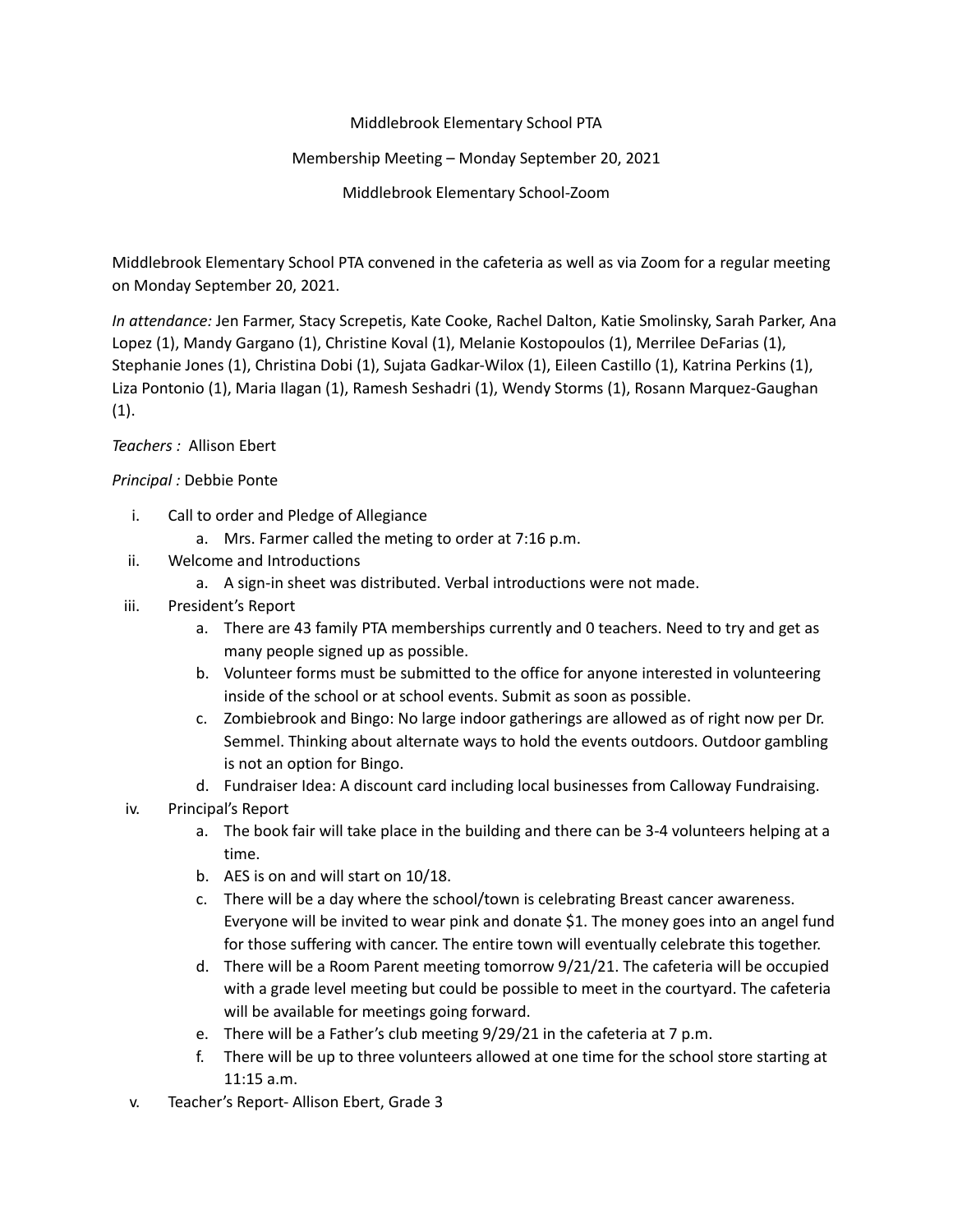- a. It was asked that the PTA purchase the folders every year. This was agreed upon by the PTA.
- b. A new commercial coffee maker was requested. This is used for the Teacher's breakfast every Friday. The PTA will order when their new credit card is ready, in about 1 week.
- vi. Vice President's Report- Katie Smolinsky reported on the School Store and that volunteer opportunities will be posted on Membership Toolkit and Facebook. Zombiebrook will have to be held outdoors only.
- vii. Secretary's Report- nothing to report, first meeting of the school year, no minutes.
- viii. Treasurer's Report- Rachel Dalton reported that we will vote on the final budget next month. We will be reinstating a budget closer to that of pre-Covid times. Copies will be distributed at the next meeting.
- ix. Committee Reports
	- a. Sustainability:
		- i. Trex-already started and the September and October numbers will roll into our November totals. Please encourage others to collect and post what they are recycling on Facebook. Dropping off in the lobby is still an option.
		- ii. Book Drive will take place in November. There will be bins in front of the school or could be dropped off.
		- iii. BIC recycling will take place in the art room.
		- iv. Green Club- is there a Teacher interested in doing this?
	- b. Room Parent-First meeting tomorrow 9/21/21.
	- c. Charleston Wrap Fundraiser- 80 children were registered, \$6860 sold thus far with a profit of \$2557. Expecting around \$3000 in profit.
	- d. Spirit Wear- sale started today and flyers will be going home. Posters will also be hung, and posts made on Facebook. Running through 9/30.
	- e. Reflections- no news.
	- f. Book Fair- Mandy reported that the book fair is on 10/25, 26, and 27. Pick-up on 10/28. Delivery date will be 1-3 days before. There will be an e-wallet that can be used for payment where parents can load money into their child's account. Need to decide what forms of payment to accept. There is 4,953 in the Scholastic account. We usually do \$7,000-\$9,000 in sales. 25% back in cash profits or 50% in Scholastic dollars. Can also do a combo. Can do evening sessions for families to shop, will need to use a sign-up to stagger the numbers. 3-4 volunteers will be needed to help the kids shop during the day.
	- g. Holiday Boutique- It will be happening, looking at first week in December, Thursday and Friday in school and a Thursday evening session with a sign-up. Looking to pick the date by the next meeting. Each class will submit a basket for raffle as usual. Limited purchasing is needed for the items the children will shop. Volunteers will be needed from each class as well as general overall volunteers. Will there be space in the gym?
	- h. Mixer and Box Tops- Melanie reported that the totals for box tops have been much lower since they went digital. 10 families submitted receipts thus far. Will promote more in newsletter and on Facebook. It was mentioned that there may be a mail in options for the physical box tops. Will look into. The Mixer is on and the committee needs volunteers. It will be promoted on Facebook and the committee will hold their own